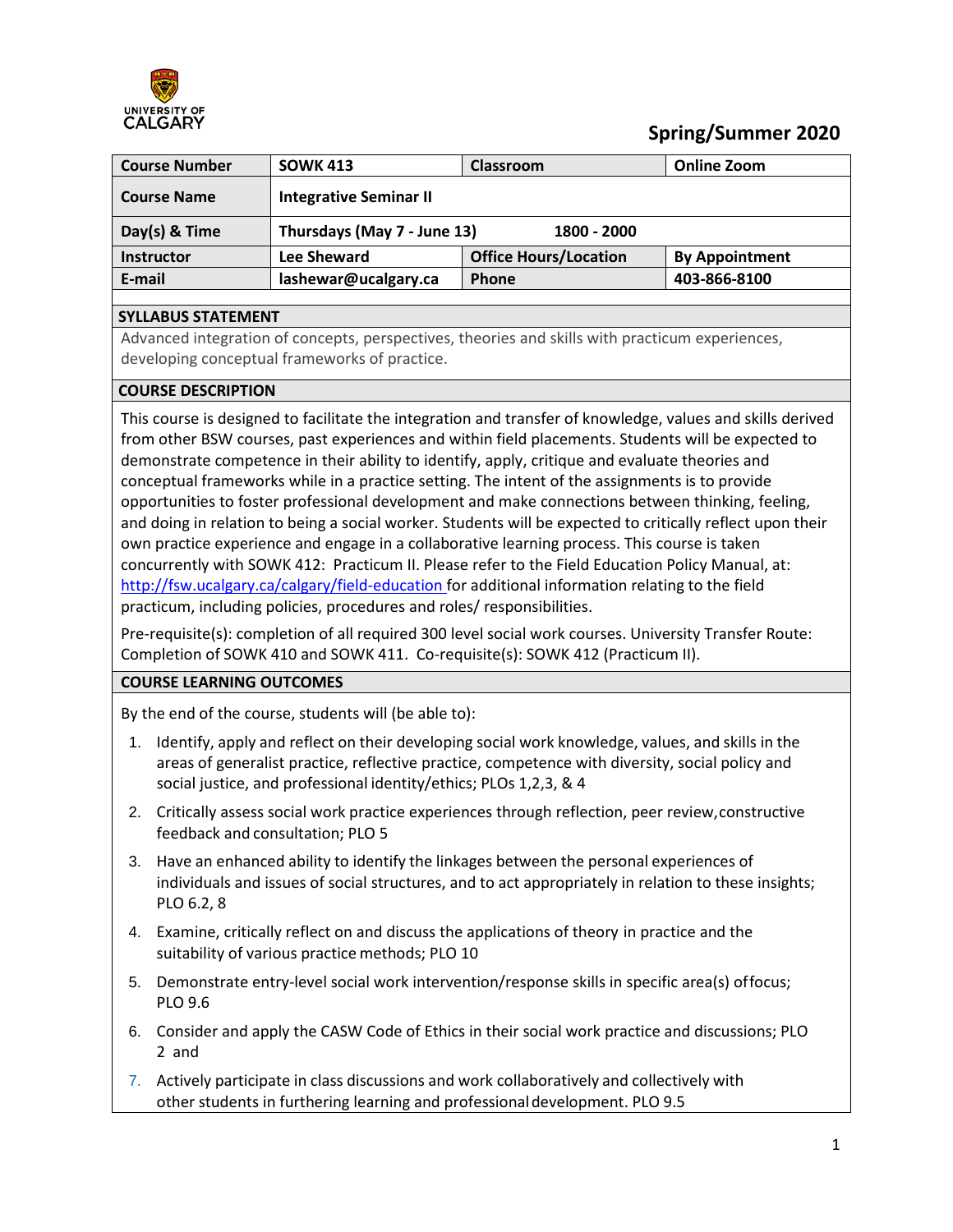#### **LEARNING RESOURCES**

### **RECOMMENDED TEXTBOOKS AND/OR READINGS**

Howe, D. (2009). *A Brief Introduction to Social Work Theory*. New York: Palgrave MacMillan. Please note textbook is available for purchase from the University of Calgary bookstore with free shipping. Readings may be assigned by the instructor and/or shared among students.

### **WEB DELIVERY**

This course is entirely web-based, delivered through Desire2Learn (D2L) and ZOOM meeting platforms.

 **Desire2Learn (D2L)** is a course management system that will facilitate the sharing of resources, complete learning activities and connect with others via the Discussion Board and ZOOM. Online discussion in D2L is an important element of this course. The advantage of the Discussion Board is that it is asynchronous, meaning that as individuals, students can independently decide when they want to post their thoughts in response to learning activities, case discussions, and dialogue relating to practice experience.

 **ZOOM** sessions are offered through an audio-visual, web-based program that allow meetings be facilitated at a specific time for a "live web conference. In the ZOOM sessions, students can expect to share ideas, give feedback and raise issues as they relate to their own practicum experience and that of their peers and have the opportunity to process their experience in a safe learning environment.

#### **RELATIONSHIP TO OTHER COURSES**

The emphasis of SOWK 413 is on practice; that is, social work in action. Because students are expected to apply knowledge, skills and values to specific situations, this course can be related to all other BSW courses. The seminar is taken in conjunction with and is directly linked to Practicum II (SOWK 412)

#### **CLASS SCHEDULE**

| Date          | <b>Topic</b>                                                   | <b>Readings/Assignments Due</b>                                                     |
|---------------|----------------------------------------------------------------|-------------------------------------------------------------------------------------|
| May 6, 2020   | <b>Introductory Post</b>                                       | <b>Introductory Post on D2L Discussion</b><br><b>Board</b>                          |
| May 7, 2020   | Zoom session #1                                                | Attend and participate in the required<br>online discussion                         |
| May 14, 2020  | Zoom session #2                                                | Attend and participate in the required<br>online discussion                         |
| May 21, 2020  | <b>Zoom Session #3</b>                                         | Attend and participate in the required<br>online discussion                         |
| May 22, 2020  | <b>Integration of Theory and</b><br><b>Practice (ITP) Loop</b> | Analyse a practice example in the<br>discussion board                               |
| May 28, 2020  | <b>Zoom Session #4</b>                                         | Attend and participate in the required<br>online discussion                         |
| May 31, 2020  | <b>ITP Loop responses</b>                                      | Reply to the questions posed by your<br>peers and instructor in discussion<br>board |
| June 4, 2020  | Zoom session #5                                                | Attend and participate in the required<br>online discussion                         |
| June 11, 2020 | E-Portfolio                                                    | Post link to Discussion Board by 1600                                               |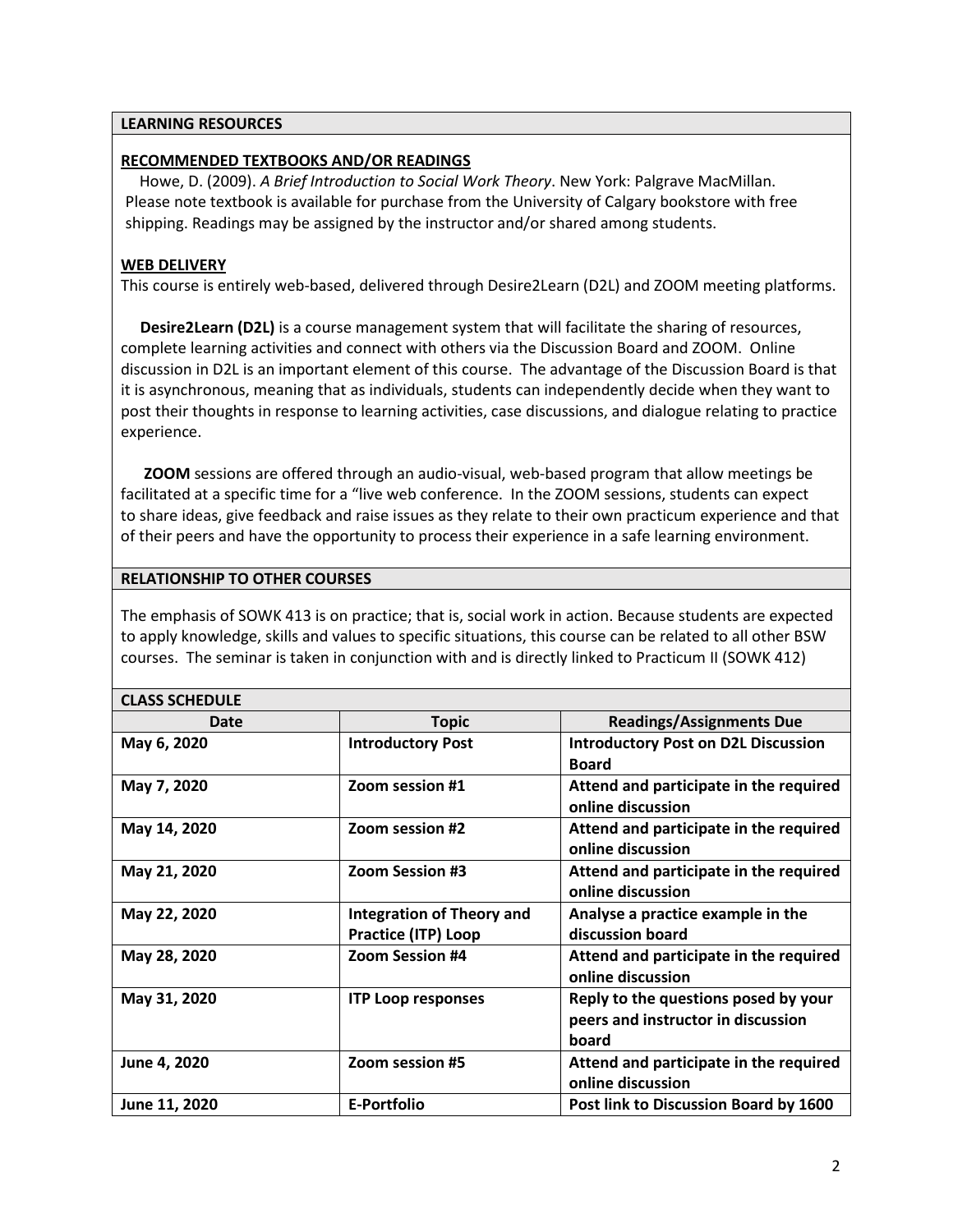| June 11, 2020                                        | Zoom session #6      | Attend and participate in the required<br>online discussion |
|------------------------------------------------------|----------------------|-------------------------------------------------------------|
| June 13, 2020                                        | Self- assessment DUE | <b>Deposit to D2L Dropbox</b>                               |
| ADDITIONAL CLASSROOM CONDUCT AND RELATED INFORMATION |                      |                                                             |

As professionals, students and the instructor are expected to:

- 1) respect the guidelines of confidentiality outlined in the Social Work Code of Ethics;
- 2) ensure that no information that could identify a client of any service system is used in class meetings or in assignments; and
- 3) keep confidential issues introduced in the seminar please ensure that issues are discussed only in general (rather than specific) ways outside the classroom.

#### **Media recording for assessment of student learning**

The instructor may use media recordings as part of the assessment of students. This may include but is not limited to classroom discussions, presentations, clinical practice, or skills testing that occur during the course. These recordings will be used for student assessment purposes only and will not be shared or used for any other purpose.

|                                        | <b>ASSESSMENT COMPONENTS</b>                                                                                                                                                                                                                                                                                                                                                                                                                                                                                                                                                                                                                                                                                                                                                                                                                                                                                                                                                                        |                 |        |                                                               |
|----------------------------------------|-----------------------------------------------------------------------------------------------------------------------------------------------------------------------------------------------------------------------------------------------------------------------------------------------------------------------------------------------------------------------------------------------------------------------------------------------------------------------------------------------------------------------------------------------------------------------------------------------------------------------------------------------------------------------------------------------------------------------------------------------------------------------------------------------------------------------------------------------------------------------------------------------------------------------------------------------------------------------------------------------------|-----------------|--------|---------------------------------------------------------------|
| <b>Assessment</b><br><b>Method</b>     | <b>Assessment Description &amp; Criteria</b>                                                                                                                                                                                                                                                                                                                                                                                                                                                                                                                                                                                                                                                                                                                                                                                                                                                                                                                                                        | <b>Due Date</b> | Weight | <b>Aligned</b><br>Course<br><b>Learning</b><br><b>Outcome</b> |
| Participation<br>– Self-<br>assessment | SOWK 413 is highly experiential in nature<br>and student participation is considered<br>essential to individual and class learning.<br>Each student is expected to attend all Zoom<br>sessions and to be involved in the class<br>discussions by sharing experiences and ideas<br>from their practicum. Students are also<br>expected to support the learning of their<br>peers by encouraging their participation,<br>hearing their perspectives and sharing<br>constructive feedback.<br>Students will submit a one-page, single<br>spaced self-assessment for one-half of the<br>participation grade (10%), while the<br>instructor's evaluation will comprise the<br>other half (10%) of the student's grade.<br>The self-assessment should comment on the<br>student's level of participation, contributions<br>to the collective learning, final reflections on<br>major learning from the practicum/seminar,<br>a recommended grade out of 10, and a<br>rationale for the recommended grade. | June 13, 2020   | 20%    | 1, 2, 3, 4, 5                                                 |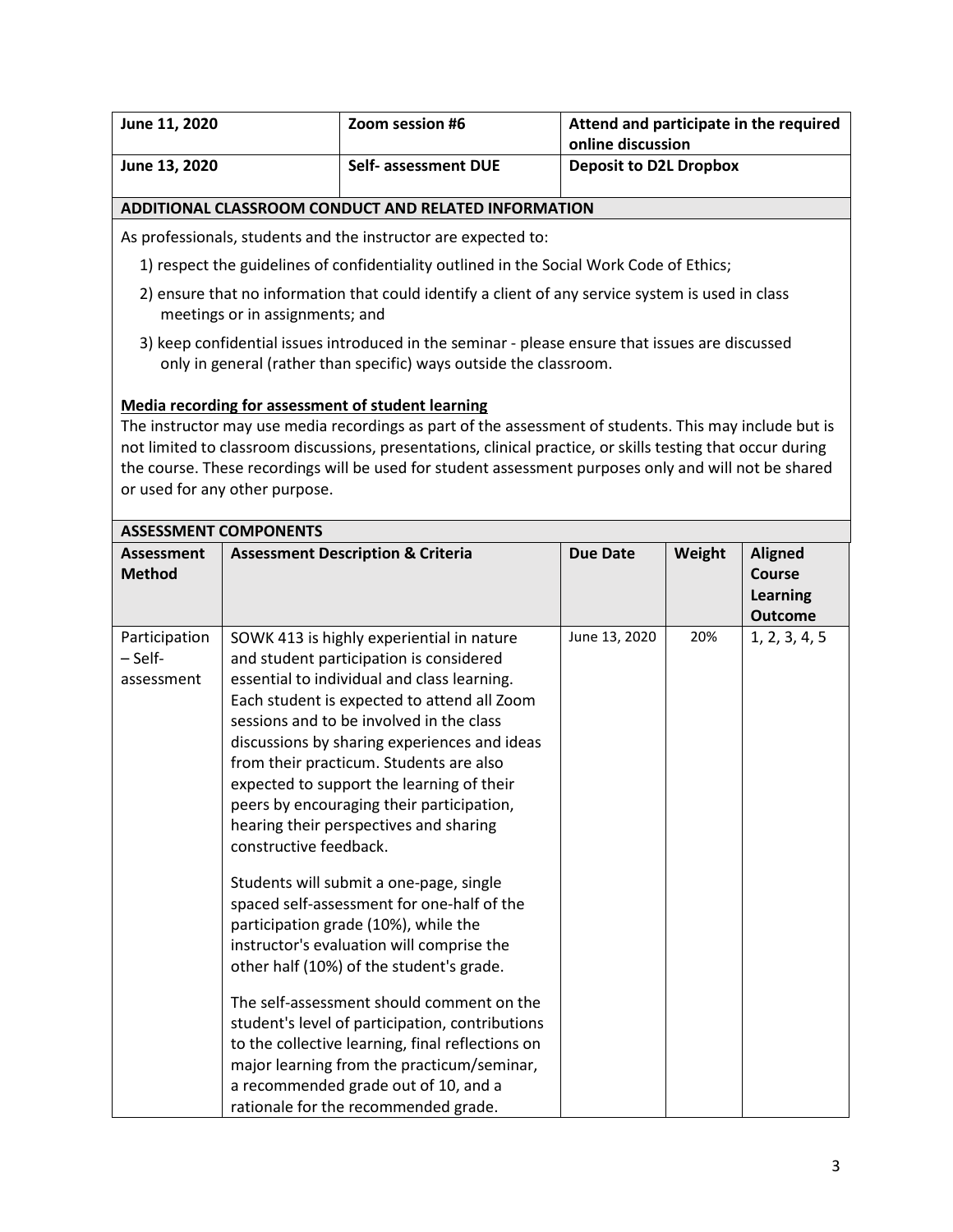|              | Criteria for class participation include       |            |     |                |
|--------------|------------------------------------------------|------------|-----|----------------|
|              | punctuality, level of sharing of experiences,  |            |     |                |
|              | introducing new ideas and learning new         |            |     |                |
|              | information, engaging in class discussions,    |            |     |                |
|              | openness to the ideas of others, ability to    |            |     |                |
|              | pose questions, and adherence to group         |            |     |                |
|              | ground rules established by the class.         |            |     |                |
|              |                                                |            |     |                |
|              | DUE: To be submitted to D2L Dropbox on         |            |     |                |
|              | June 13, 2020.                                 |            |     |                |
| ITP Loop (2) | The intent of this assignment is to engage in  | 1- May 22, | 20% | 1, 2, 3, 4, 5, |
|              | reflective, collaborative social work practice | 2020       |     | 6, 7.          |
|              | using the ITP Loop Model and Peer              |            |     |                |
|              | Consultation. The ITP Loop Model provides a    | 2- May 31  |     |                |
|              | process for social workers to deconstruct      | 2020       | 20% |                |
|              | their practice and break it down into its      |            |     |                |
|              | component parts. Practice is a fusion of       |            |     |                |
|              | listening, feeling, thinking, and acting, in   |            |     |                |
|              | which all these processes occur                |            |     |                |
|              | simultaneously. What may first appear to be    |            |     |                |
|              | intuitive can be carefully taken apart and     |            |     |                |
|              | analyzed, with the goal of improving field     |            |     |                |
|              | education experiences and social work          |            |     |                |
|              | practice. The ITP Loop Model consists of the   |            |     |                |
|              | following phases: retrieval, reflection,       |            |     |                |
|              | linkage, and professional response.            |            |     |                |
|              |                                                |            |     |                |
|              | Step 1: ITP Loop Process and Write-Up          |            |     |                |
|              | Each student will apply the ITP Loop to a      |            |     |                |
|              | practicum experience and post a write-up       |            |     |                |
|              | in the discussion forum in D2L. The posting    |            |     |                |
|              | should be made up of the following             |            |     |                |
|              | sections: retrieval, reflections, linkage,     |            |     |                |
|              | professional response, and two questions       |            |     |                |
|              | for peers that encourage critical reflection   |            |     |                |
|              | and reflexivity. The write up should be        |            |     |                |
|              | approximately 500 to 750 words in length.      |            |     |                |
|              | Please post directly onto the discussion       |            |     |                |
|              | board rather than attaching a document.        |            |     |                |
|              | Detailed information will be provided in       |            |     |                |
|              | class.                                         |            |     |                |
|              | <b>Step 2: Responding to Others</b>            |            |     |                |
|              | Students are expected to offer helpful,        |            |     |                |
|              | supportive, and resourceful consultation       |            |     |                |
|              | and feedback to their peers by responding      |            |     |                |
|              | to at least two other ITP Loop postings.       |            |     |                |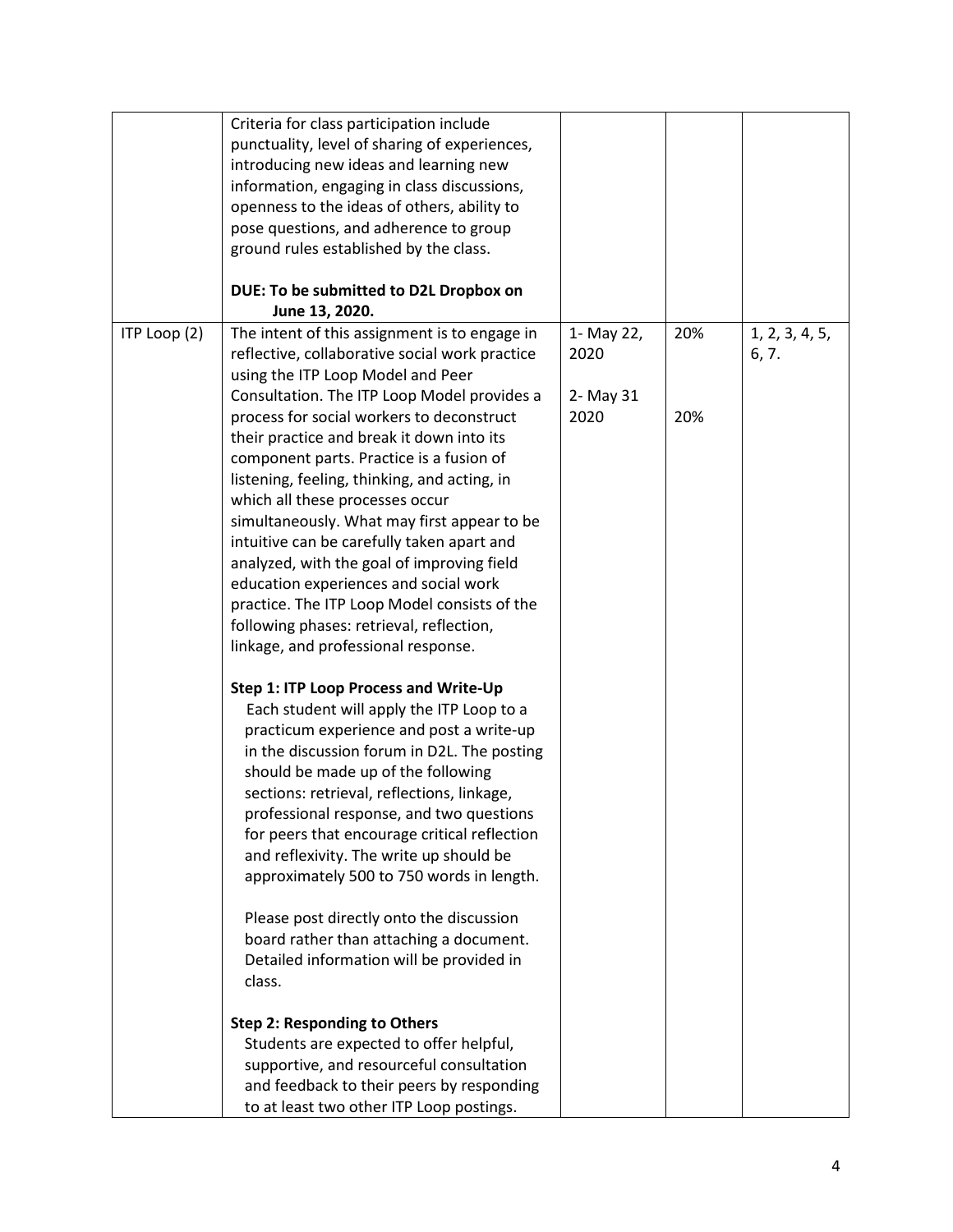|             | Each response should be approximately<br>200 to 250 words. The responses will be<br>assessed based on length and depth of<br>response (i.e., illustrative of critical<br>reflection and integration).<br>You will also be expected to respond to<br>these posts from your peers or instructor.<br>At least two responses are required, each<br>approximately 250 words.<br>It is expected that all postings and responses<br>will be presented in a manner that ensures<br>the respect, dignity, and confidentiality for<br>your classmates and for those with whom we<br>work and serve.                                                                                                                                                                                                                                                                                                                                                                                                                                                                                                                      |                                  |     |                     |
|-------------|----------------------------------------------------------------------------------------------------------------------------------------------------------------------------------------------------------------------------------------------------------------------------------------------------------------------------------------------------------------------------------------------------------------------------------------------------------------------------------------------------------------------------------------------------------------------------------------------------------------------------------------------------------------------------------------------------------------------------------------------------------------------------------------------------------------------------------------------------------------------------------------------------------------------------------------------------------------------------------------------------------------------------------------------------------------------------------------------------------------|----------------------------------|-----|---------------------|
| E-Portfolio | This assignment provides an opportunity to<br>create a self-directed portfolio as an<br>expression of the student's current model of<br>practice and articulate the meaning of that<br>model. Students will be asked to integrate<br>their learning from SOWK 412 and previous<br>courses, work and volunteer experience, and<br>personal, reflective knowledge of self in the<br>development of an e-portfolio. As part of<br>this process, students will select and<br>assemble products from their own<br>experience with individuals, families, groups,<br>organizations and communities to illustrate<br>or demonstrate the workings of their own<br>practice model.<br>Students will be asked to reflect on the<br>learning gained from the process, and the<br>implications for themselves as professionals<br>and lifelong learners.<br>E-portfolios are to be posted to discussion<br>board and discussed during final ZOOM<br>session.<br>Specific guidelines and grading criteria for<br>the assignment are discussed below in<br><b>Additional Assessment and Evaluation</b><br><b>Information</b> | June 11,<br>2020 before<br>1600. | 40% | 1, 2, 3, 4, 5, 6, 7 |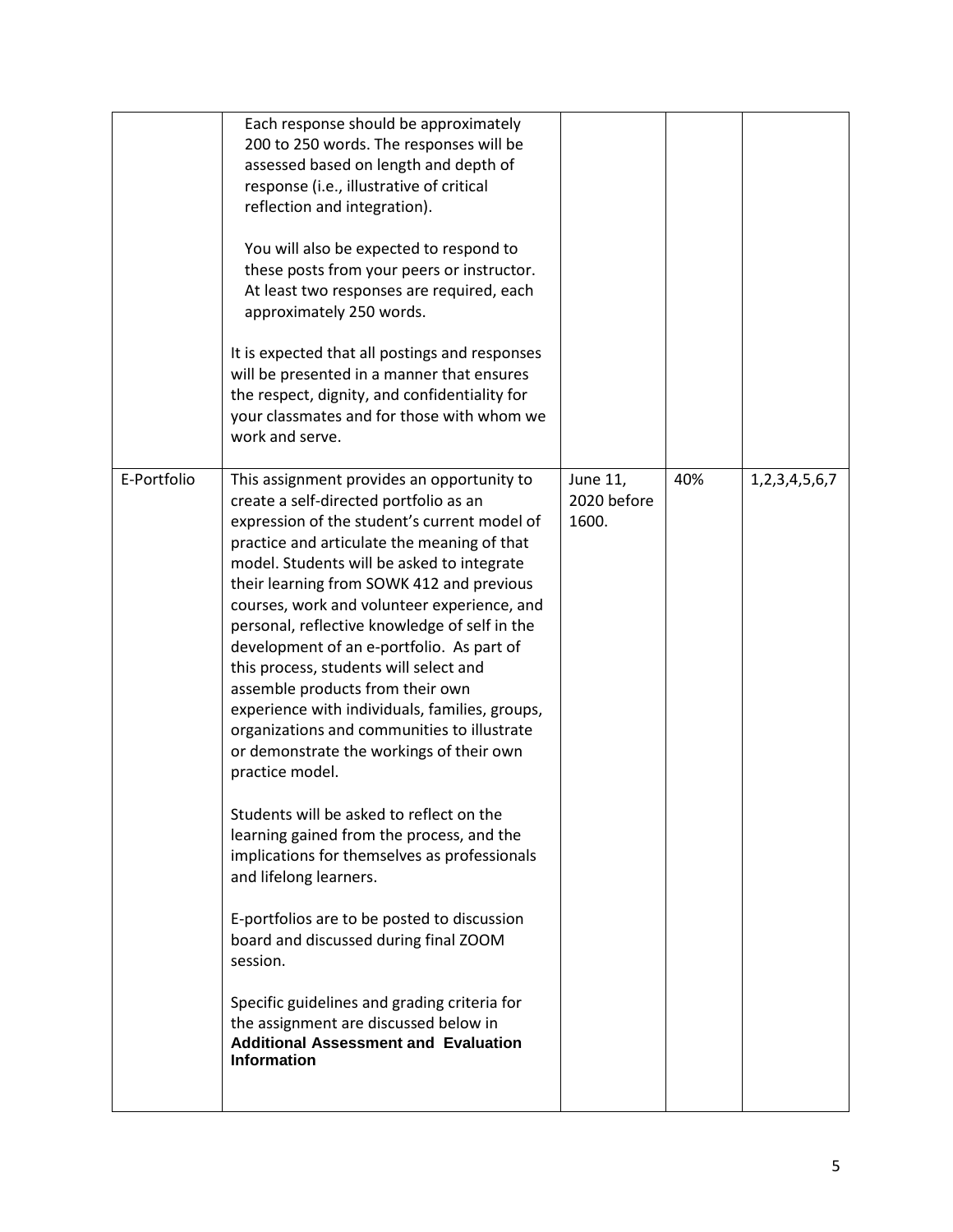## **ADDITIONAL ASSESSMENT AND EVALUATION INFORMATION**

**E-Portfolio** - Critical examination, reflection and integration of learning are significant aspects of this assignment. In structuring your portfolio, be sure to include the following information:

- a) *Introduction* introduces the reviewer to the contents by summarizing the purpose of the portfolio (complete course requirement, etc.) and the method you used in selecting and organizing the content;
- b) *Professional Resume'* is very important in capturing your potential and strengths as a Registered social worker;
- c) *Personal Statement* describes the student's developing professional and personal lenses. This may include, for example, a discussion of the student's developing developing conceptual frameworks of practice, self-assessment(s), and autobiographical sketch. Students should demonstrate clear links between theory and practice and integrate social work ethics and standards of practice as they inform their work;
- d) *Learning Products with Reflective Assessments* the 6 CASW Core values and principles will guide you in selecting learning products that exemplify your best work during your academic studies. For each Core value/principle, choose 1-2 products that best reflect your commitment to the knowledge and values that are the foundation of our collective professional identity. Each product requires a reflective statement of 250-300 words identifying the rationale in selecting the product and any strengths or opportunities for development noted. Again, links between theory and practice should be clearly articulated;
- e) *Summary* : putting it all together what does this all mean for the student as a beginning BSW practitioner? What's next as **you** look forward to becoming a BSW practitioner? Include areas for continued exploration, growth and professionaldevelopment; and
- f) *Appendixes* support or document information presented in another area of portfolio. Examples include certificates, diplomas, degrees, awards, academic transcripts, performance appraisals, ACSW registration.

### **GRADING**

A student's final grade for the course is the sum of the separate assignments. It is not necessary to pass each assignment separately in order to pass the course.

The University of Calgary **Undergraduate Grading System** and Faculty of Social Work Percentage Conversion will be used.

| Grade | Grade        | <b>Description</b>                                                                              | Percentage |
|-------|--------------|-------------------------------------------------------------------------------------------------|------------|
|       | <b>Point</b> |                                                                                                 | Range      |
| A+    | 4.0          | Outstanding                                                                                     | $95 - 100$ |
| Α     | 4.0          | Excellent - superior performance, showing<br>comprehensive understanding of subject matter      | $95 - 100$ |
| А-    | 3.7          |                                                                                                 | $90 - 94$  |
| B+    | 3.3          |                                                                                                 | $85 - 89$  |
| В     | 3.0          | Good - clearly above average performance with<br>knowledge of subject matter generally complete | $80 - 84$  |
| B-    | 2.7          |                                                                                                 | $75 - 79$  |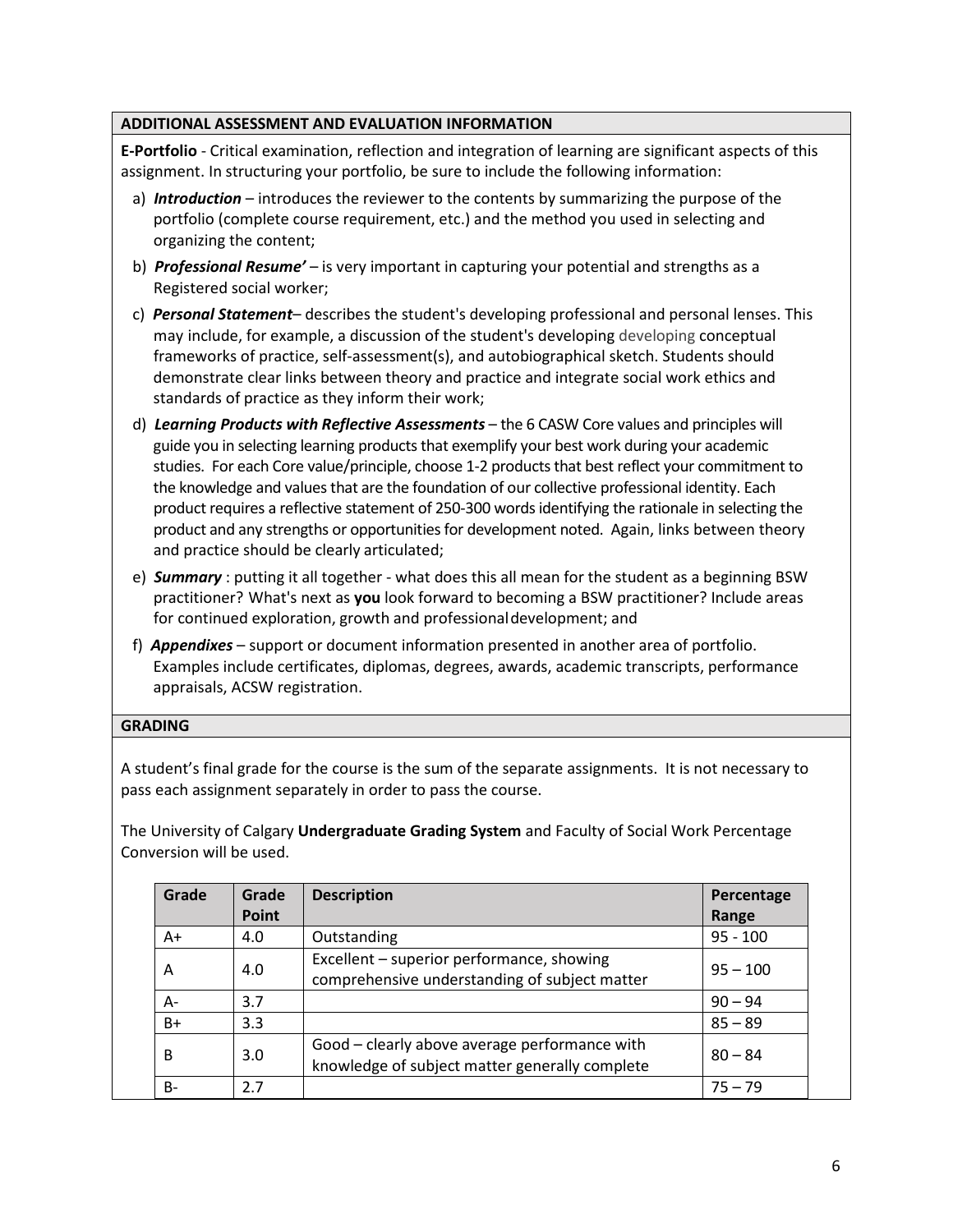| C+    | 2.3 |                                                                             | $70 - 74$ |
|-------|-----|-----------------------------------------------------------------------------|-----------|
|       | 2.0 | Satisfactory - basic understanding of subject matter                        | $65 - 69$ |
| $C -$ | 1.7 |                                                                             | $60 - 64$ |
| D+    | 1.3 |                                                                             | $55 - 59$ |
| D     | 1.0 | Minimal Pass - marginal performance                                         | $50 - 54$ |
|       | 0.0 | Fail - unsatisfactory performance or failure to meet<br>course requirements | Below 50  |

#### **COURSE EVALUATION**

Student feedback will be sought at the end of the course through the standard University and Faculty of Social Work course evaluation forms. Students are welcome to discuss the process and content of the course at any time with the instructor.

### **ADDITIONAL SUGGESTED READINGS**

### **UNIVERSITY OF CALGARY POLICIES AND SUPPORTS**

### **PROFESSIONAL CONDUCT**

As members of the University community, students and staff are expected to demonstrate conduct that is consistent with the University of Calgary Calendar <http://www.ucalgary.ca/pubs/calendar/current/k-2.html>

Students and staff are also expected to demonstrate professional behaviour in class that promotes and maintains a positive and productive learning environment. Consistent with the aims of the Social Work Program and the University of Calgary, all students and staff are expected to respect, appreciate, and encourage expression of diverse world views and perspectives; to offer their fellow community members unconditional respect and constructive feedback; and to contribute to building learning communities that promote individual and collective professional and personal growth. While critical thought and debate is valued in response to concepts and opinions shared in class, feedback must always be focused on the ideas or opinions shared and not on the person who has stated them.

Students and staff are expected to model behaviour in class that is consistent with our professional values and ethics, as outlined in the Canadian Association for Social Workers, Code of Ethics (2005) and the Alberta College of Social Work Standards of Practice (2019). Both can be found online at: <https://acsw.ab.ca/site/practice-resources?nav=sidebar>

### **ACADEMIC ACCOMMODATION**

It is the student's responsibility to request academic accommodations according to the University policies and procedures. Students seeking an accommodation based on disability or medical concerns should contact Student Accessibility Services (SAS). SAS will process the request and issue letters of accommodation to instructors. For additional information on support services and accommodations for students with disabilities, visi[t www.ucalgary.ca/access/](http://www.ucalgary.ca/access/). Students who require an accommodation in relation to their coursework based on a protected ground other than disability should communicate this need in writing to their Instructor. The full policy on Student Accommodations is available at <http://www.ucalgary.ca/policies/files/policies/student-accommodation-policy.pdf>